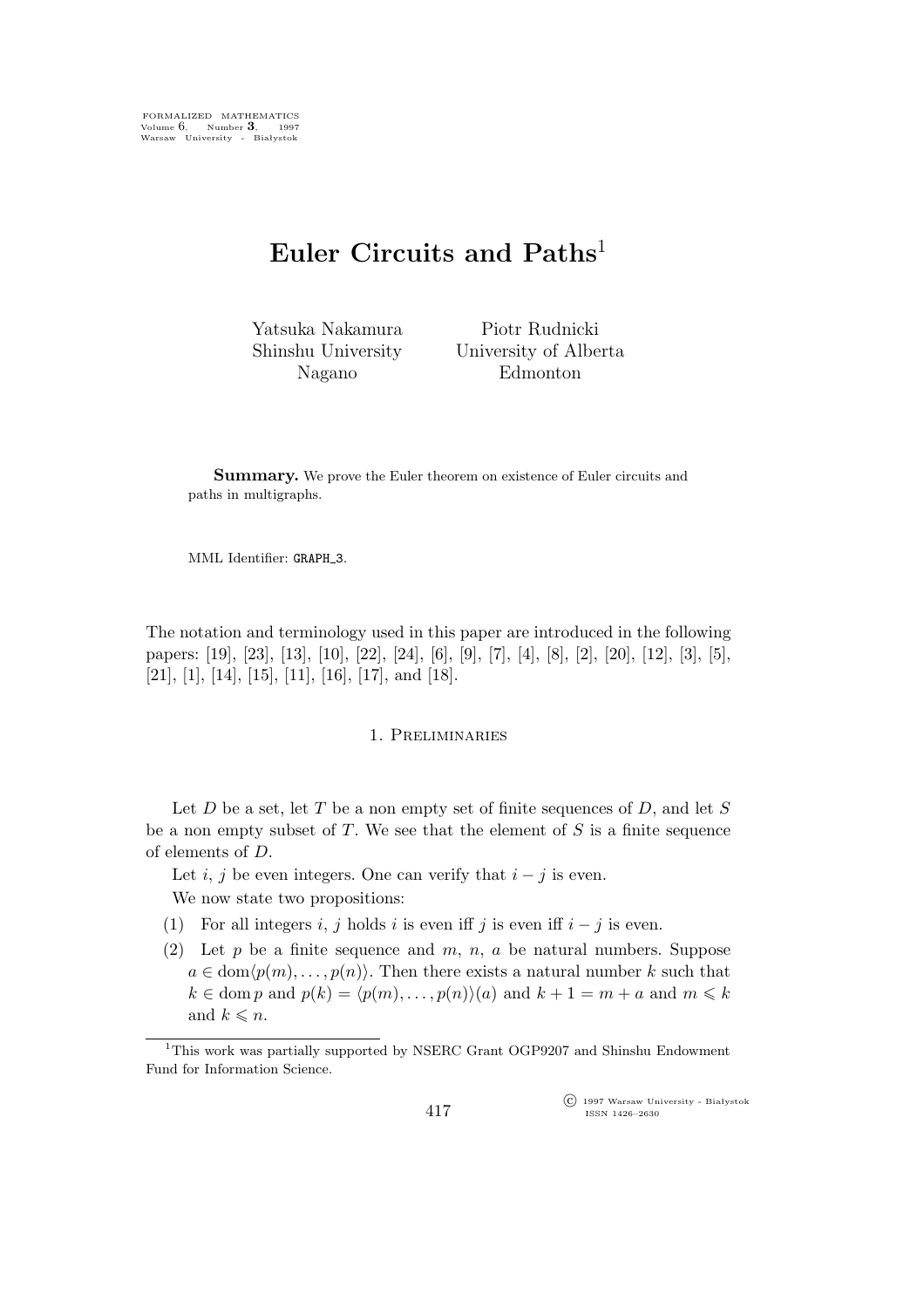Let G be a graph. A vertex of G is an element of the vertices of  $G$ .

For simplicity, we follow the rules: G denotes a graph,  $v, v_1, v_2$  denote vertices of  $G, c, c_1, c_2$  denote chains of  $G, p, p_1, p_2$  denote paths of  $G, v_3, v_4, v_5$  denote finite sequences of elements of the vertices of  $G, e, X$  denote sets, and  $n, m$ denote natural numbers.

One can prove the following propositions:

- (3) If  $v_3$  is vertex sequence of c, then  $v_3$  is non empty.
- (4) If c is cyclic and  $v_3$  is vertex sequence of c, then  $v_3(1) = v_3(\text{len }v_3)$ .
- (5) If  $n \in \text{dom } p$  and  $m \in \text{dom } p$  and  $n \neq m$ , then  $p(n) \neq p(m)$ .
- (6)  $\varepsilon$  is a path of G.
- (7) If  $e \in \text{the edges of } G$ , then  $\langle e \rangle$  is a path of G.
- (8)  $\langle p(m), \ldots, p(n) \rangle$  is a path of G.
- (9) Suppose rng  $p_1$  misses rng  $p_2$  and  $v_4$  is vertex sequence of  $p_1$  and  $v_5$  is vertex sequence of  $p_2$  and  $v_4(\text{len } v_4) = v_5(1)$ . Then  $p_1 \cap p_2$  is a path of G.
- $(10)$  p is one-to-one.
- (11) If  $c_1 \cap c_2$  is a path of G, then rng  $c_1$  misses rng  $c_2$ .
- (12) If  $c = \varepsilon$ , then c is cyclic.

Let  $G$  be a graph. Observe that there exists a path of  $G$  which is cyclic. Next we state several propositions:

- (13) For every cyclic path p of G holds  $\langle p(m + 1), \ldots, p(\text{len } p) \rangle$  $\langle p(1), \ldots, p(m) \rangle$  is a cyclic path of *G*.
- (14) If  $m + 1 \in \text{dom } p$ , then  $\text{len}(\langle p(m + 1), \ldots, p(\text{len } p) \rangle \cap \langle p(1), \ldots, p(m) \rangle) =$ len p and  $\text{rng}(\langle p(m + 1), \ldots, p(\text{len } p) \rangle \cap \langle p(1), \ldots, p(m) \rangle) = \text{rng } p$  and  $(\langle p(m+1),...,p(\text{len } p) \rangle \cap \langle p(1),...,p(m) \rangle)(1) = p(m+1).$
- (15) For every cyclic path p of G such that  $n \in \text{dom } p$  there exists a cyclic path p' of G such that  $p'(1) = p(n)$  and len  $p' = \text{len } p$  and rng  $p' = \text{rng } p$ .
- (16) Let s, t be vertices of G. Suppose  $s =$  (the source of  $G$ )(e) and  $t =$  (the target of  $G$ *(e)*. Then  $\langle t, s \rangle$  is vertex sequence of  $\langle e \rangle$ .
- (17) Suppose  $e \in \text{the edges of } G$  and  $v_3$  is vertex sequence of c and  $v_3(\text{len } v_3)$  = (the source of  $G$ )(e). Then
	- $(i)$  $c \cap \langle e \rangle$  is a chain of G, and
	- (ii) there exists a finite sequence  $v'_1$  of elements of the vertices of G such that  $v'_1 = v_3 \sim \langle$  (the source of  $G$ ) $(e)$ , (the target of  $G$ ) $(e)$ *i* and  $v'_1$  is vertex sequence of  $c \hat{\ }$  (e) and  $v'_1(1) = v_3(1)$  and  $v'_1(\text{len } v'_1) = (\text{the target of } G)(e)$ .
- (18) Suppose  $e \in \mathfrak{h}$  be edges of G and  $v_3$  is vertex sequence of c and  $v_3(\text{len } v_3) =$ (the target of  $G$ )(e). Then
	- (i)  $c \cap \langle e \rangle$  is a chain of G, and
	- (ii) there exists a finite sequence  $v'_1$  of elements of the vertices of G such that  $v'_1 = v_3 \sim \langle$  (the target of G)(e), (the source of G)(e)) and  $v'_1$  is vertex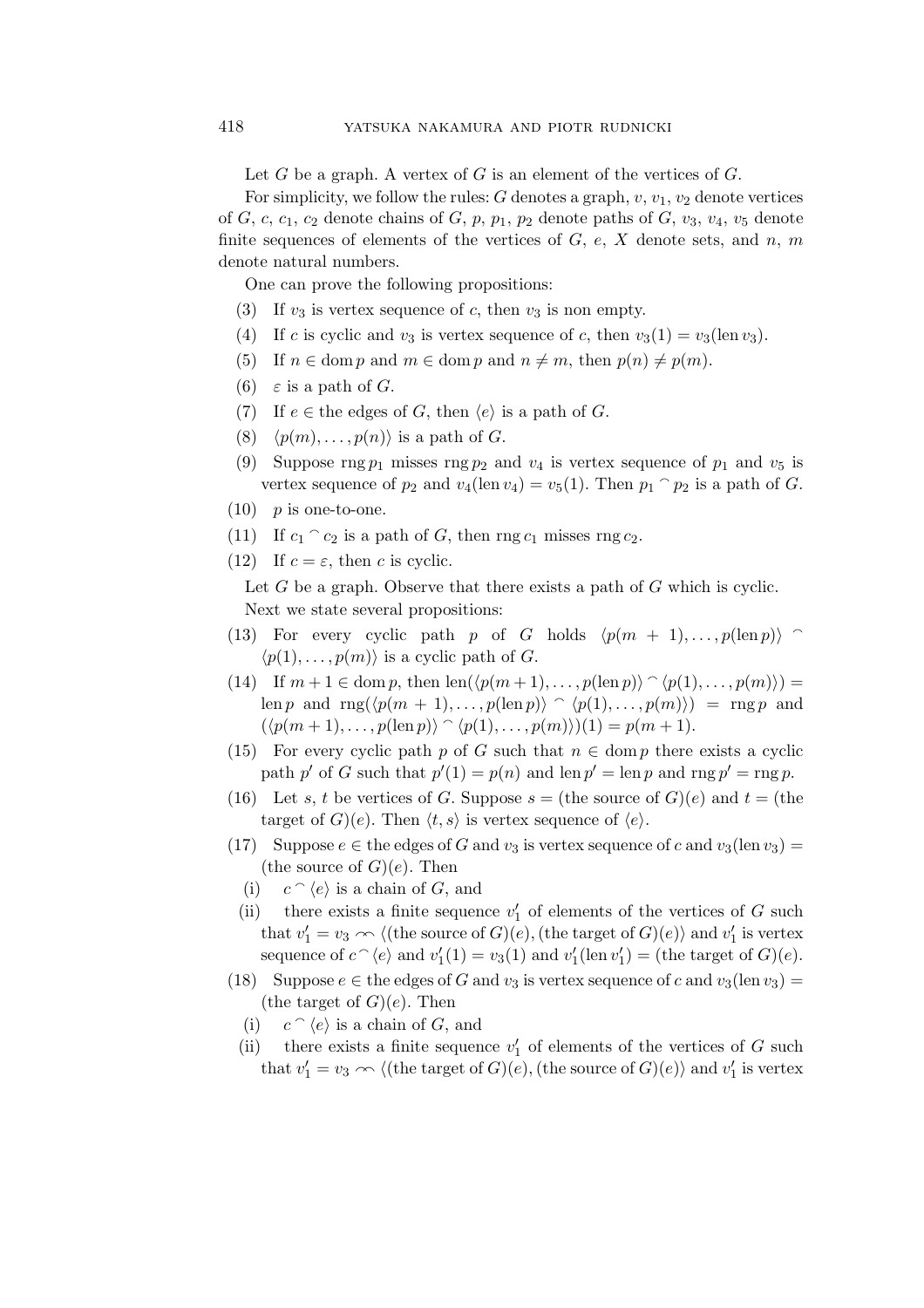sequence of  $c \hat{\ }$  (e) and  $v'_1(1) = v_3(1)$  and  $v'_1(\text{len } v'_1) = (\text{the source of } G)(e)$ .

- (19) Suppose  $v_3$  is vertex sequence of c. Let n be a natural number. Suppose  $n \in \text{dom } c$ . Then
	- (i)  $v_3(n) =$  (the target of  $G(c(n))$  and  $v_3(n+1) =$  (the source of  $G(c(n))$ ), or
	- (ii)  $v_3(n) =$  (the source of  $G$ )( $c(n)$ ) and  $v_3(n+1) =$  (the target of  $G$ )( $c(n)$ ).
- (20) If  $v_3$  is vertex sequence of c and  $e \in \text{rng } c$ , then (the target of  $G$ )( $e$ )  $\in$ rng  $v_3$  and (the source of  $G$ )( $e$ )  $\in$  rng  $v_3$ .

Let G be a graph and let X be a set. Then  $G$ -VSet $(X)$  is a subset of the vertices of G.

One can prove the following propositions:

- $(21)$   $G$ -VSet $(\emptyset) = \emptyset$ .
- (22) If  $e \in$  the edges of G and  $e \in X$ , then G-VSet(X) is non empty.
- (23) G is connected if and only if for all  $v_1, v_2$  such that  $v_1 \neq v_2$  there exist c,  $v_3$  such that c is non empty and  $v_3$  is vertex sequence of c and  $v_3(1) = v_1$ and  $v_3(\text{len }v_3) = v_2$ .
- (24) Let G be a connected graph, X be a set, and v be a vertex of G. Suppose X meets the edges of G and  $v \notin G$ -VSet $(X)$ . Then there exists a vertex  $v'$  of G and there exists an element e of the edges of G such that  $v' \in$  $G\text{-}V\text{Set}(X)$  but  $e \notin X$  but  $v' =$  (the target of  $G$ )(e) or  $v' =$  (the source of  $G)(e).$

### 2. Degree of a vertex

Let G be a graph, let  $v$  be a vertex of  $G$ , and let  $X$  be a set. The functor EdgesIn $(v, X)$  yields a subset of the edges of G and is defined as follows:

(Def. 1) For every set e holds  $e \in EdgesIn(v, X)$  iff  $e \in the$  edges of G and  $e \in X$ and (the target of  $G$ )(e) = v.

The functor EdgesOut $(v, X)$  yields a subset of the edges of G and is defined as follows:

(Def. 2) For every set e holds  $e \in EdgesOut(v, X)$  iff  $e \in \text{the edges of } G$  and  $e \in X$  and (the source of  $G$ ) $(e) = v$ .

Let G be a graph, let v be a vertex of  $G$ , and let X be a set. The functor EdgesAt $(v, X)$  yields a subset of the edges of G and is defined as follows:

(Def. 3) Edges $\text{At}(v, X) = \text{EdgesIn}(v, X) \cup \text{EdgesOut}(v, X)$ .

Let G be a finite graph, let v be a vertex of  $G$ , and let X be a set. One can check the following observations:

*∗* EdgesIn(v, X) is finite,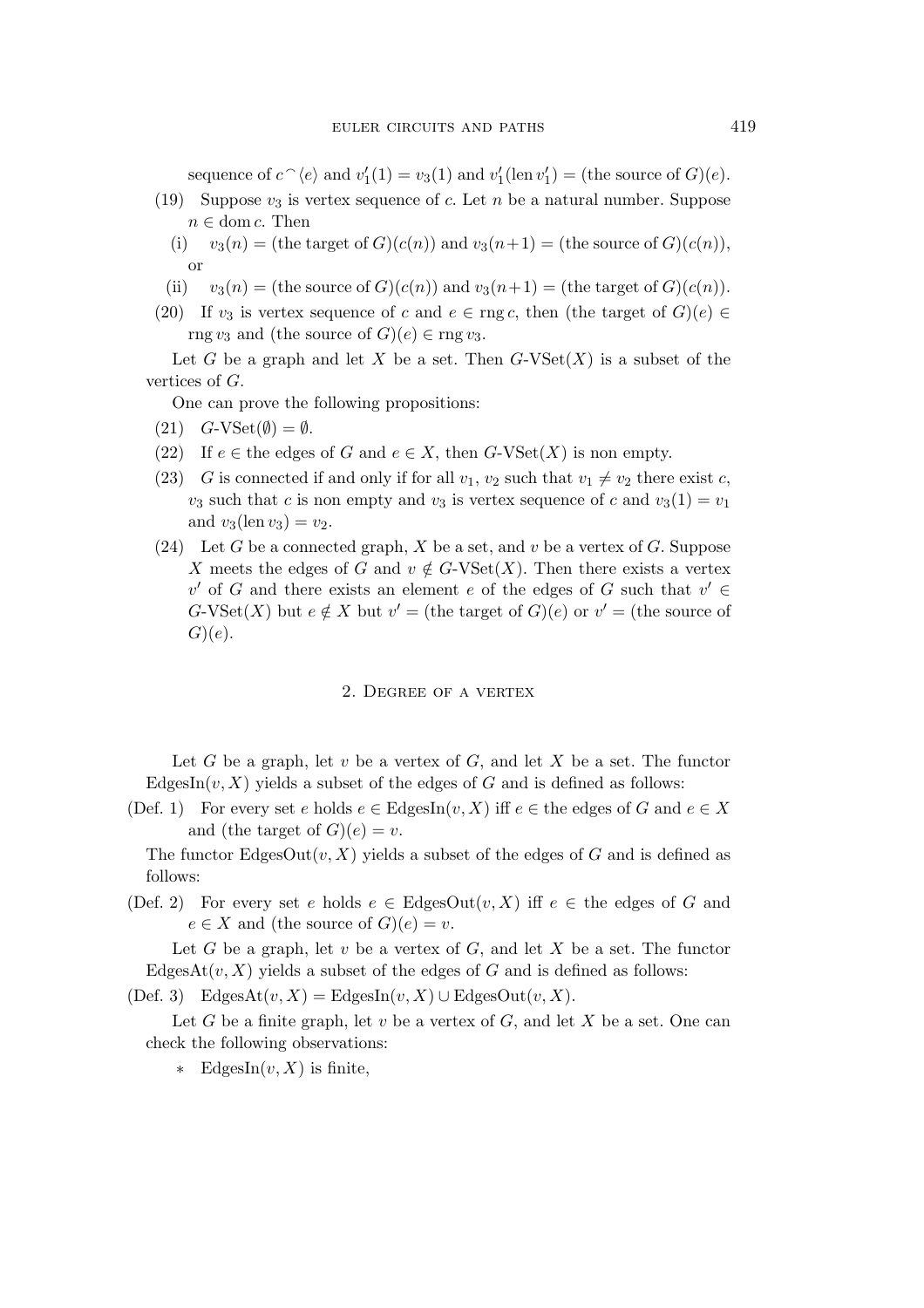- *∗* EdgesOut(v,X) is finite, and
- *∗* EdgesAt(v, X) is finite.

Let G be a graph, let v be a vertex of  $G$ , and let X be an empty set. One can verify the following observations:

- *∗* EdgesIn(v, X) is empty,
- *∗* EdgesOut(v,X) is empty, and
- *∗* EdgesAt(v, X) is empty.

Let G be a graph and let v be a vertex of G. The functor EdgesIn v yields a subset of the edges of  $G$  and is defined as follows:

(Def. 4) EdgesIn  $v =$  EdgesIn(v, the edges of G).

The functor EdgesOut  $v$  yields a subset of the edges of  $G$  and is defined by:

(Def. 5) EdgesOut  $v = \text{EdgesOut}(v, \text{the edges of } G)$ .

One can prove the following propositions:

(25) EdgesIn $(v, X) \subseteq$ EdgesIn v.

(26) EdgesOut $(v, X) \subseteq$  EdgesOut v.

Let G be a finite graph and let v be a vertex of G. Note that EdgesIn v is finite and EdgesOut  $v$  is finite.

For simplicity, we follow the rules:  $G$  denotes a finite graph,  $v$  denotes a vertex of G, c denotes a chain of G,  $v_3$  denotes a finite sequence of elements of the vertices of  $G$ , and  $X_1$ ,  $X_2$  denote sets.

One can prove the following two propositions:

- (27) card EdgesIn  $v =$  EdgIn(v).
- (28) card EdgesOut  $v = EdgOut(v)$ .

Let G be a finite graph, let v be a vertex of G, and let X be a set. The functor  $\text{Degree}(v, X)$  yields a natural number and is defined as follows:

(Def. 6) Degree $(v, X) = \text{card EdgesIn}(v, X) + \text{card EdgesOut}(v, X)$ .

The following propositions are true:

- (29) The degree of  $v = \text{Degree}(v, \text{the edges of } G)$ .
- (30) If  $\text{Degree}(v, X) \neq 0$ , then EdgesAt $(v, X)$  is non empty.
- (31) Suppose  $e \in \mathfrak{h}$  be edges of G but  $e \notin X$  but  $v = (\mathfrak{h} \in \mathfrak{t}$  arget of  $G)(e)$  or  $v =$  (the source of  $G$ )(*e*). Then the degree of  $v \neq$  Degree $(v, X)$ .
- (32) If  $X_2 \subseteq X_1$ , then card EdgesIn(v,  $X_1 \setminus X_2$ ) = card EdgesIn(v,  $X_1$ ) − card EdgesIn $(v, X_2)$ .
- (33) If  $X_2 \subseteq X_1$ , then card EdgesOut $(v, X_1 \setminus X_2) = \text{card EdgesOut}(v, X_1)$ card EdgesOut $(v, X_2)$ .
- (34) If  $X_2 \subseteq X_1$ , then  $\text{Degree}(v, X_1 \setminus X_2) = \text{Degree}(v, X_1) \text{Degree}(v, X_2)$ .
- (35) EdgesIn(v, X) = EdgesIn(v, X ∩ the edges of G) and EdgesOut(v, X) = EdgesOut $(v, X \cap \text{the edges of } G)$ .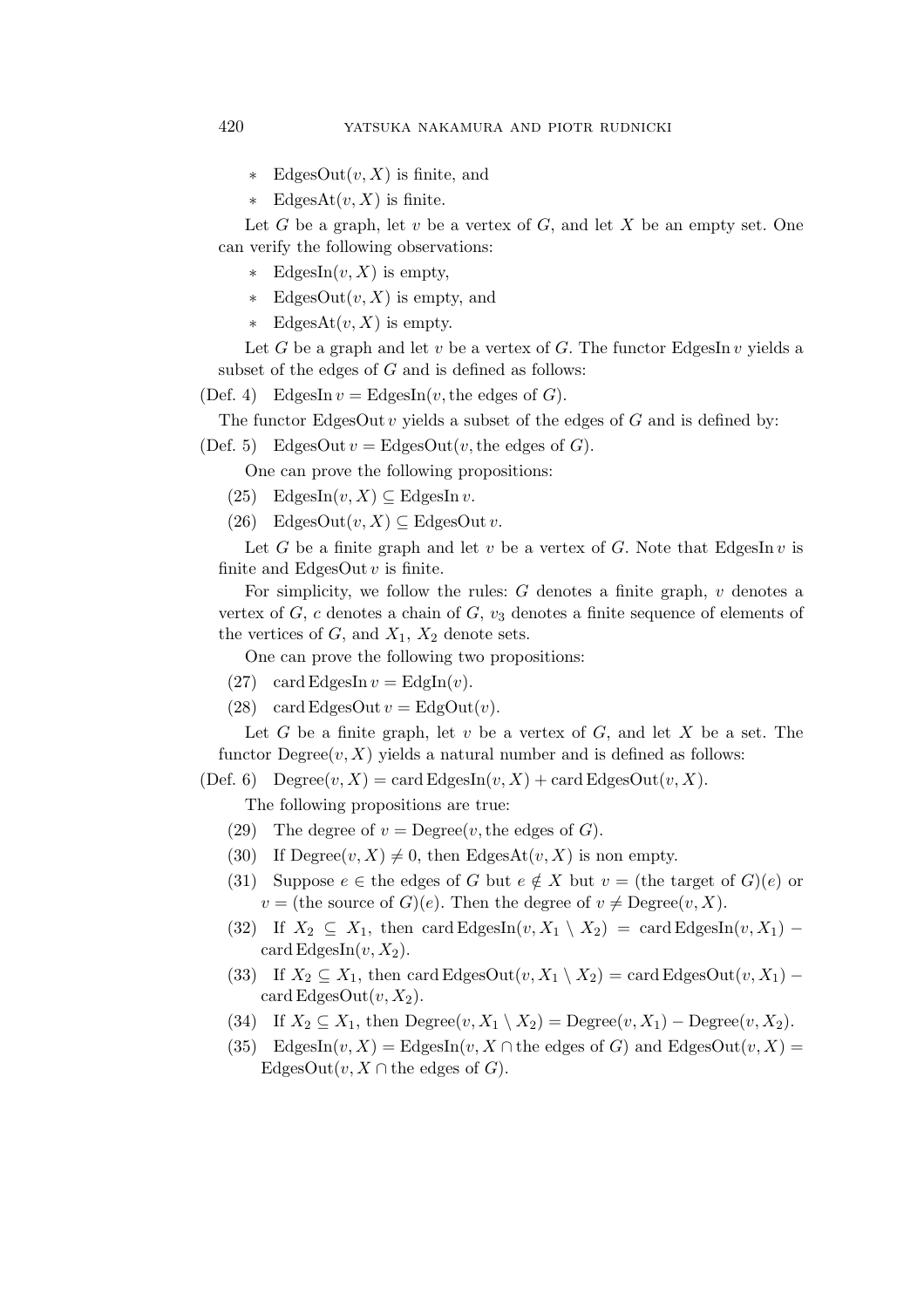- (36) Degree $(v, X)$  = Degree $(v, X \cap$  the edges of G).
- (37) If c is non empty and  $v_3$  is vertex sequence of c, then  $v \in \text{rng } v_3$  iff Degree $(v, \text{rng } c) \neq 0$ .
- (38) For every non empty finite connected graph  $G$  and for every vertex  $v$  of G holds the degree of  $v \neq 0$ .

## 3. Adding an edge to a graph

Let G be a graph and let  $v_1, v_2$  be vertices of G. The functor AddNewEdge $(v_1, v_2)$ yielding a strict graph is defined by the conditions (Def. 7).

- (Def. 7)(i) The vertices of AddNewEdge $(v_1, v_2)$  = the vertices of G,
	- (ii) the edges of AddNewEdge $(v_1,v_2)$  = (the edges of G)  $\cup$  {the edges of G*}*,
	- (iii) the source of AddNewEdge $(v_1,v_2) =$  (the source of  $G$ )+ $\cdot$ ((the edges of  $G \rightarrowrightarrow(v_1)$ , and
	- (iv) the target of AddNewEdge $(v_1, v_2) =$  (the target of  $G$ )+ $\cdot$ ((the edges of  $G \mapsto (v_2)$ .

Let  $G$  be a finite graph and let  $v_1$ ,  $v_2$  be vertices of  $G$ . Observe that AddNewEdge $(v_1,v_2)$  is finite.

For simplicity, we adopt the following rules: G is a graph,  $v$ ,  $v_1$ ,  $v_2$  are vertices of G, c is a chain of G, p is a path of G,  $v_3$  is a finite sequence of elements of the vertices of G, v' is a vertex of AddNewEdge( $v_1, v_2$ ),  $p'$  is a path of AddNewEdge $(v_1, v_2)$ , and  $v'_1$  is a finite sequence of elements of the vertices of AddNewEdge $(v_1,v_2)$ .

We now state a number of propositions:

- (39)(i) The edges of  $G \in \mathbb{R}$  be edges of AddNewEdge( $v_1, v_2$ ),
- (ii) the edges of  $G =$  (the edges of AddNewEdge( $v_1, v_2$ ))  $\setminus$  {the edges of G*}*,
- (iii) (the source of AddNewEdge $(v_1,v_2)$ )(the edges of  $G = v_1$ , and
- (iv) (the target of AddNewEdge( $v_1, v_2$ ))(the edges of  $G = v_2$ .
- (40) Suppose  $e \in \text{the edges of } G$ . Then (the source of AddNewEdge $(v_1, v_2)(e)$  = (the source of  $G(e)$ ) and (the target of AddNewEdge $(v_1,v_2)(e) =$  (the target of  $G$ ) $(e)$ .
- (41) If  $v'_1 = v_3$  and  $v_3$  is vertex sequence of c, then  $v'_1$  is vertex sequence of c.
- (42) c is a chain of AddNewEdge $(v_1, v_2)$ .
- (43) p is a path of AddNewEdge $(v_1, v_2)$ .
- (44) If  $v' = v_1$  and  $v_1 \neq v_2$ , then EdgesIn( $v', X$ ) = EdgesIn( $v_1, X$ ).
- (45) If  $v' = v_2$  and  $v_1 \neq v_2$ , then EdgesOut $(v', X) =$ EdgesOut $(v_2, X)$ .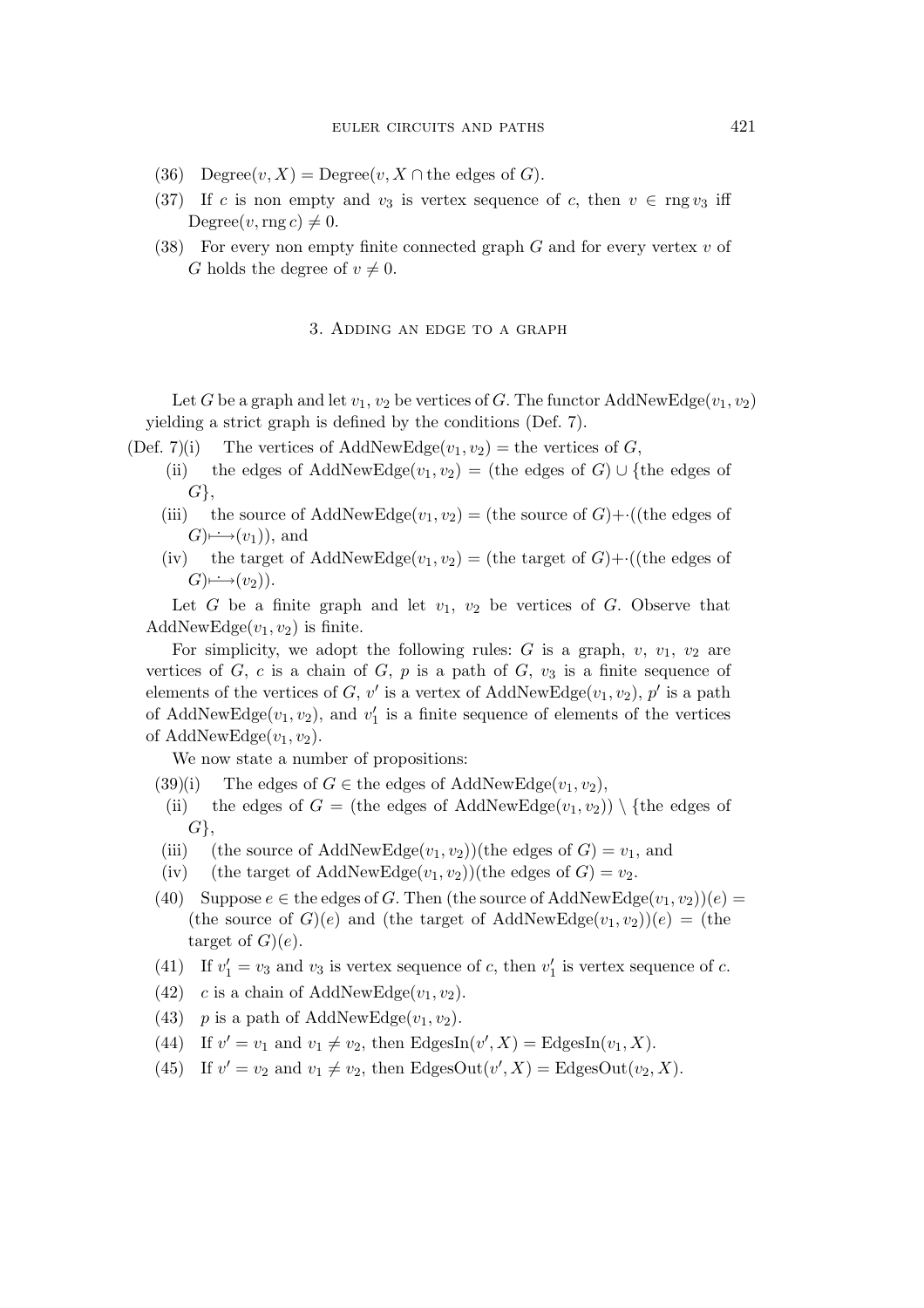- (46) If  $v' = v_1$  and  $v_1 \neq v_2$  and the edges of  $G \in X$ , then EdgesOut $(v', X) =$ EdgesOut $(v_1, X)$  *∪* {the edges of G} and EdgesOut $(v_1, X)$   $\cap$  {the edges of  $G$ <sup>}</sup> =  $\emptyset$ .
- (47) If  $v' = v_2$  and  $v_1 \neq v_2$  and the edges of  $G \in X$ , then EdgesIn( $v', X$ ) = EdgesIn( $v_2, X$ )  $\cup$  {the edges of G} and EdgesIn( $v_2, X$ )  $\cap$  {the edges of  $G$ <sup>}</sup> =  $\emptyset$ .
- (48) If  $v' = v$  and  $v \neq v_1$  and  $v \neq v_2$ , then EdgesIn( $v', X$ ) = EdgesIn( $v, X$ ).
- (49) If  $v' = v$  and  $v \neq v_1$  and  $v \neq v_2$ , then EdgesOut $(v', X)$ EdgesOut $(v, X)$ .
- (50) If the edges of  $G \notin \text{rng } p'$ , then  $p'$  is a path of  $G$ .
- (51) If the edges of  $G \notin \text{rng } p'$  and  $v_3 = v'_1$  and  $v'_1$  is vertex sequence of p', then  $v_3$  is vertex sequence of  $p'$ .

Let G be a connected graph and let  $v_1, v_2$  be vertices of G. One can check that AddNewEdge $(v_1, v_2)$  is connected.

For simplicity, we adopt the following rules: G is a finite graph,  $v, v_1, v_2$  are vertices of  $G$ ,  $v_3$  is a finite sequence of elements of the vertices of  $G$ , and  $v'$  is a vertex of AddNewEdge $(v_1, v_2)$ .

We now state two propositions:

- (52) If  $v' = v$  and  $v_1 \neq v_2$  and  $v = v_1$  or  $v = v_2$  and the edges of  $G \in X$ , then Degree $(v', X) = \text{Degree}(v, X) + 1.$
- (53) If  $v' = v$  and  $v \neq v_1$  and  $v \neq v_2$ , then  $\text{Degree}(v', X) = \text{Degree}(v, X)$ .

4. Some properties of and operations on cycles

The following two propositions are true:

- (54) For every cyclic path c of G holds  $\text{Degree}(v, \text{rng } c)$  is even.
- (55) Let c be a path of G. Suppose c is non cyclic and  $v_3$  is vertex sequence of c. Then Degree $(v, \text{rng } c)$  is even if and only if  $v \neq v_3(1)$  and  $v \neq v_3(\text{len } v_3)$ .

In the sequel G is a graph,  $v$  is a vertex of G, and  $v_3$  is a finite sequence of elements of the vertices of G.

Let  $G$  be a graph. The functor  $G$ -CycleSet yields a non empty set of finite sequences of the edges of  $G$  and is defined as follows:

(Def. 8) For every set x holds  $x \in G$ -CycleSet iff x is a cyclic path of G.

One can prove the following propositions:

- (56)  $\varepsilon$  is an element of G-CycleSet.
- (57) Let c be an element of G-CycleSet. Suppose  $v \in G$ -VSet(rng c). Then { $c', c'$  ranges over elements of G-CycleSet: rng  $c'$  = rng  $c \wedge \sqrt{\frac{v_{3}}{v_{3}}}$  (v<sub>3</sub> is vertex sequence of  $c' \wedge v_3(1) = v$ } is a non empty subset of G-CycleSet.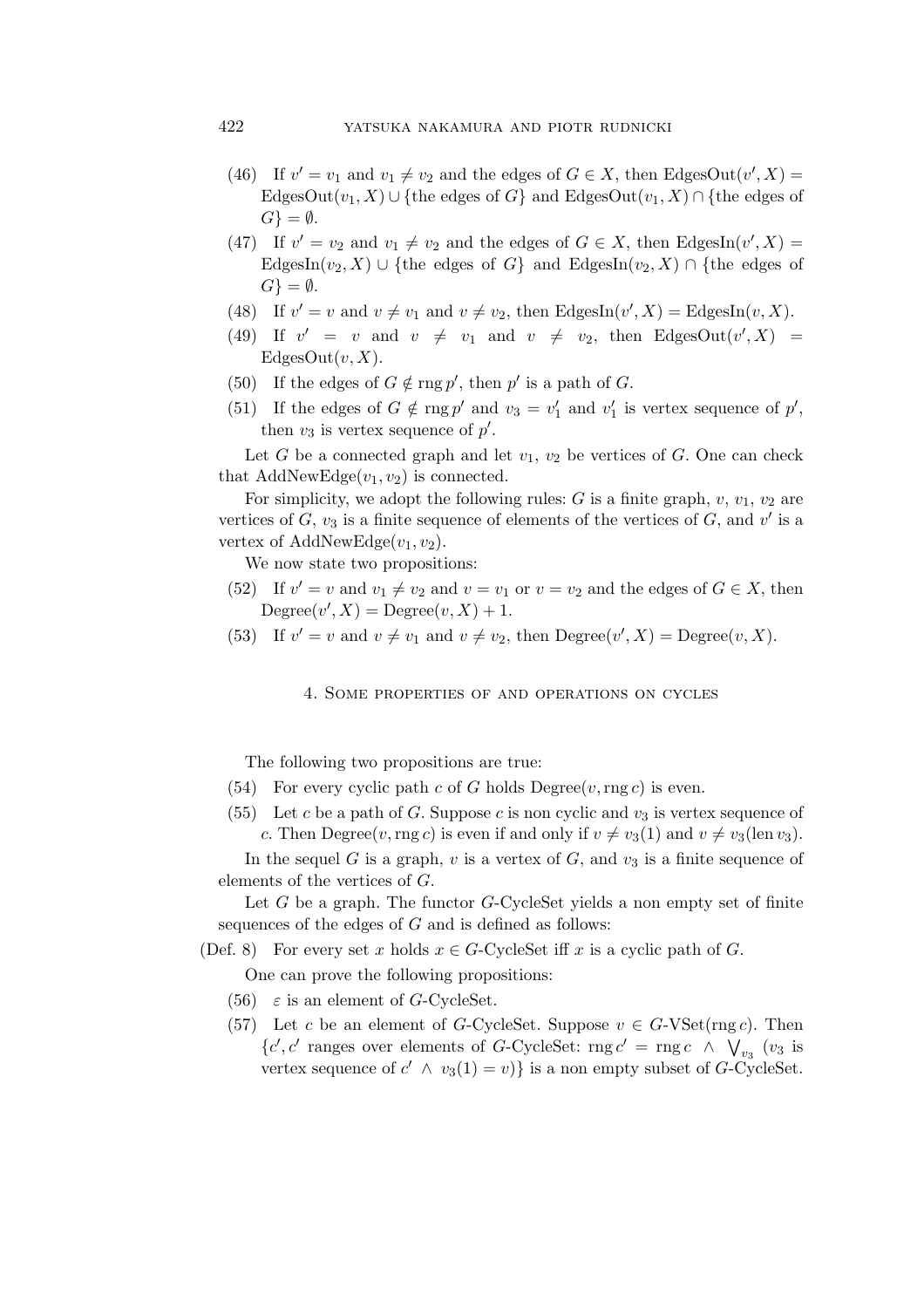Let us consider  $G, v$  and let c be an element of G-CycleSet. Let us assume that  $v \in G$ -VSet(rng c). The functor  $c^v_{\circ}$  yields an element of G-CycleSet and is defined as follows:

(Def. 9)  $c^v_{\circlearrowleft} = \text{choose} \{c', c' \text{ ranges over elements of } G\text{-CycleSet: rng } c' = \text{rng } c \land$  $\bigvee_{v_3}^{\infty}$  (*v*<sub>3</sub> is vertex sequence of  $c' \wedge v_3(1) = v)$ ).

Let G be a graph and let  $c_1$ ,  $c_2$  be elements of G-CycleSet. Let us assume that G-VSet(rng  $c_1$ ) meets G-VSet(rng  $c_2$ ) and rng  $c_1$  misses rng  $c_2$ . The functor  $CatCycles(c_1, c_2)$  yields an element of G-CycleSet and is defined as follows:

(Def. 10) There exists a vertex v of G such that  $v = \text{choose}((G\text{-}V\text{Set}(rng c_1)) \cap$  $(G\text{-VSet}(r\text{ng }c_2)))$  and  $CatCycles(c_1, c_2) = (c_1^{\ v}_{\circlearrowleft}) \cap c_2^{\ v}_{\circlearrowleft}.$ 

The following proposition is true

(58) Let G be a graph and  $c_1$ ,  $c_2$  be elements of G-CycleSet. Suppose G-VSet(rng  $c_1$ ) meets G-VSet(rng  $c_2$ ) but rng  $c_1$  misses rng  $c_2$  but  $c_1 \neq \varepsilon$ or  $c_2 \neq \varepsilon$ . Then CatCycles $(c_1, c_2)$  is non empty.

In the sequel G denotes a finite graph,  $v$  denotes a vertex of  $G$ , and  $v_3$ denotes a finite sequence of elements of the vertices of G.

Let us consider G, v and let X be a set. Let us assume that  $\text{Degree}(v, X) \neq 0$ . The functor  $X$ -PathSet $(v)$  yielding a non empty set of finite sequences of the edges of  $G$  is defined as follows:

(Def. 11) X-PathSet $(v) = \{c, c \text{ ranges over elements of } X^* : c \text{ is a path of } G \land c \text{ is }$ non empty  $\land \bigvee_{v_3} (v_3 \text{ is vertex sequence of } c \land v_3(1) = v) \}.$ 

One can prove the following proposition

(59) For every element p of X-PathSet(v) and for every finite set Y such that  $Y =$  the edges of G and Degree $(v, X) \neq 0$  holds len  $p \leq$  card Y.

Let us consider  $G, v$  and let  $X$  be a set. Let us assume that for every vertex  $v_1$  of G holds Degree $(v_1, X)$  is even and Degree $(v, X) \neq 0$ . The functor X-CycleSetv yielding a non empty subset of G-CycleSet is defined as follows:

- (Def. 12) X-CycleSet $v = \{c, c \text{ ranges over elements of } G\text{-CycleSet}: \text{rng } c \subseteq X \land c \text{ is}$ non empty  $\land \bigvee_{v_3} (v_3 \text{ is vertex sequence of } c \land v_3(1) = v) \}.$ Next we state two propositions:
	- (60) If  $\text{Degree}(v, X) \neq 0$  and for every v holds  $\text{Degree}(v, X)$  is even, then for every element c of X-CycleSetv holds c is non empty and rng  $c \subseteq X$  and  $v \in G$ -VSet(rng c).
	- (61) Let G be a finite connected graph and c be an element of  $G$ -CycleSet. Suppose  $\text{rng } c \neq \text{the edges of } G \text{ and } c \text{ is non empty. Then } \{v', v' \text{ ranges over } \}$ vertices of  $G: v' \in G$ -VSet(rng c)  $\wedge$  the degree of  $v' \neq \text{Degree}(v',\text{rng } c)$ } is a non empty subset of the vertices of G.

Let  $G$  be a finite connected graph and let  $c$  be an element of  $G$ -CycleSet. Let us assume that rng  $c \neq$  the edges of G and c is non empty. The functor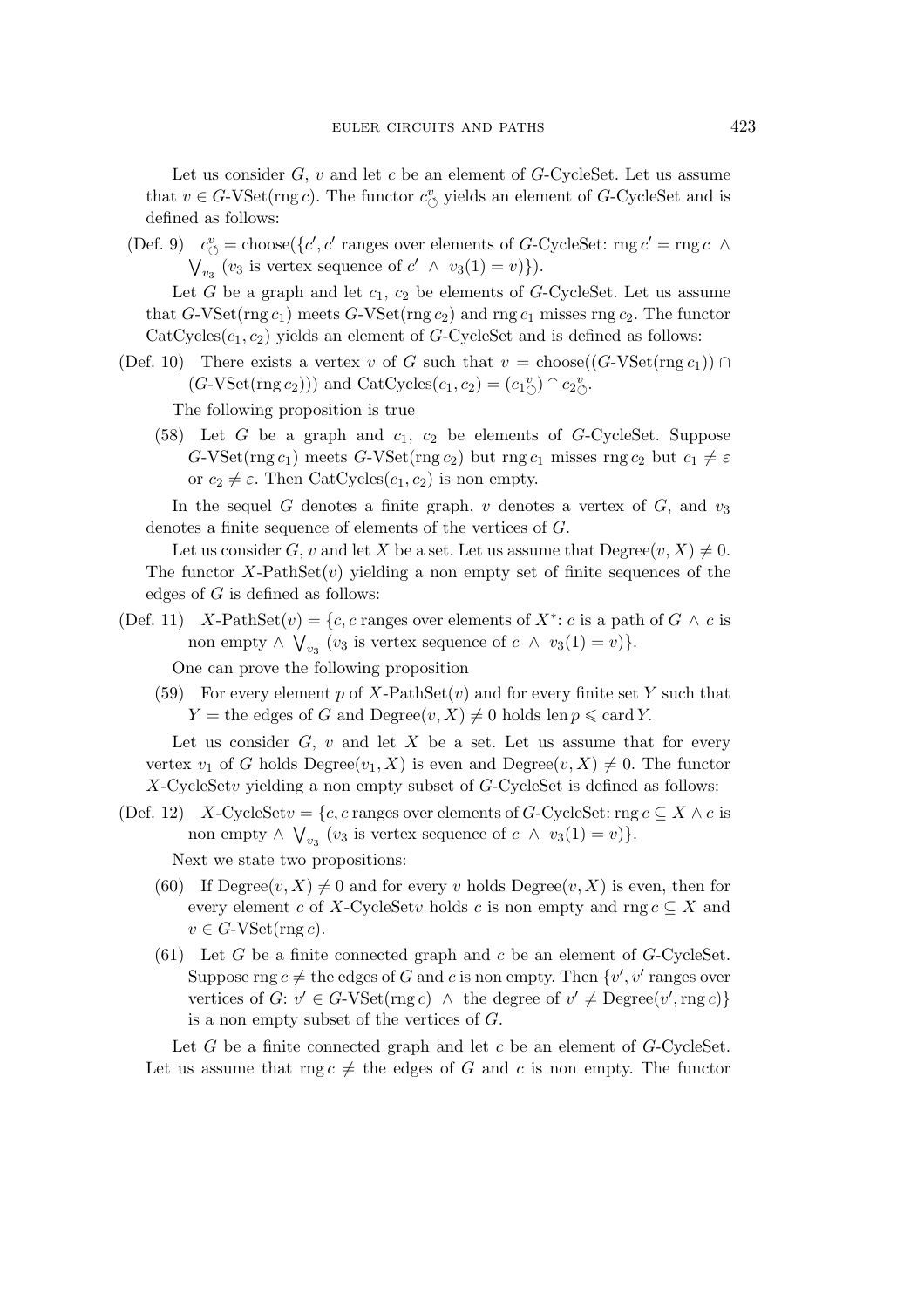ExtendCycle  $c$  yields an element of  $G$ -CycleSet and is defined by the condition (Def. 13).

(Def. 13) There exists an element  $c'$  of  $G$ -CycleSet and there exists a vertex  $v$  of  $G$ such that  $v = \text{choose}({v', v' \text{ ranges over vertices of } G : v' \in G\text{-VSet}(mg c) \land w'}$ the degree of  $v' \neq \text{Degree}(v',\text{rng } c)$ }) and  $c' = \text{choose}((\text{the edges of } G) \setminus \text{size})$ rng c)-CycleSetv) and ExtendCycle  $c = \text{CatCycles}(c, c')$ .

One can prove the following proposition

 $(62)$  Let G be a finite connected graph and c be an element of G-CycleSet. Suppose rng  $c \neq$  the edges of G and c is non empty and for every vertex v of G holds the degree of  $v$  is even. Then ExtendCycle  $c$  is non empty and card rng  $c <$  card rng ExtendCycle  $c$ .

# 5. Euler circuits and paths

Let G be a graph and let p be a path of G. We say that p is Eulerian if and only if:

(Def. 14) rng  $p =$  the edges of G.

We now state three propositions:

- (63) Let G be a connected graph, p be a path of G, and  $v_3$  be a finite sequence of elements of the vertices of  $G$ . Suppose  $p$  is Eulerian and  $v_3$  is vertex sequence of p. Then rng  $v_3$  = the vertices of G.
- $(64)$  Let G be a finite connected graph. Then there exists a cyclic path of G which is Eulerian if and only if for every vertex  $v$  of  $G$  holds the degree of  $v$  is even.
- $(65)$  Let G be a finite connected graph. Then there exists a path of G which is non cyclic and Eulerian if and only if there exist vertices  $v_1, v_2$  of G such that  $v_1 \neq v_2$  and for every vertex v of G holds the degree of v is even iff  $v \neq v_1$  and  $v \neq v_2$ .

### **ACKNOWLEDGMENTS**

We would like to thank Cz. Byliński for many helpful comments.

## **REFERENCES**

- [1] Grzegorz Bancerek. Cardinal numbers. *Formalized Mathematics*, 1(**2**):377–382, 1990.
- [2] Grzegorz Bancerek. The fundamental properties of natural numbers. *Formalized Mathematics*, 1(**1**):41–46, 1990.
- [3] Grzegorz Bancerek and Krzysztof Hryniewiecki. Segments of natural numbers and finite sequences. *Formalized Mathematics*, 1(**1**):107–114, 1990.
- [4] Czesław Byliński. A classical first order language. *Formalized Mathematics*, 1(**4**):669–676, 1990.